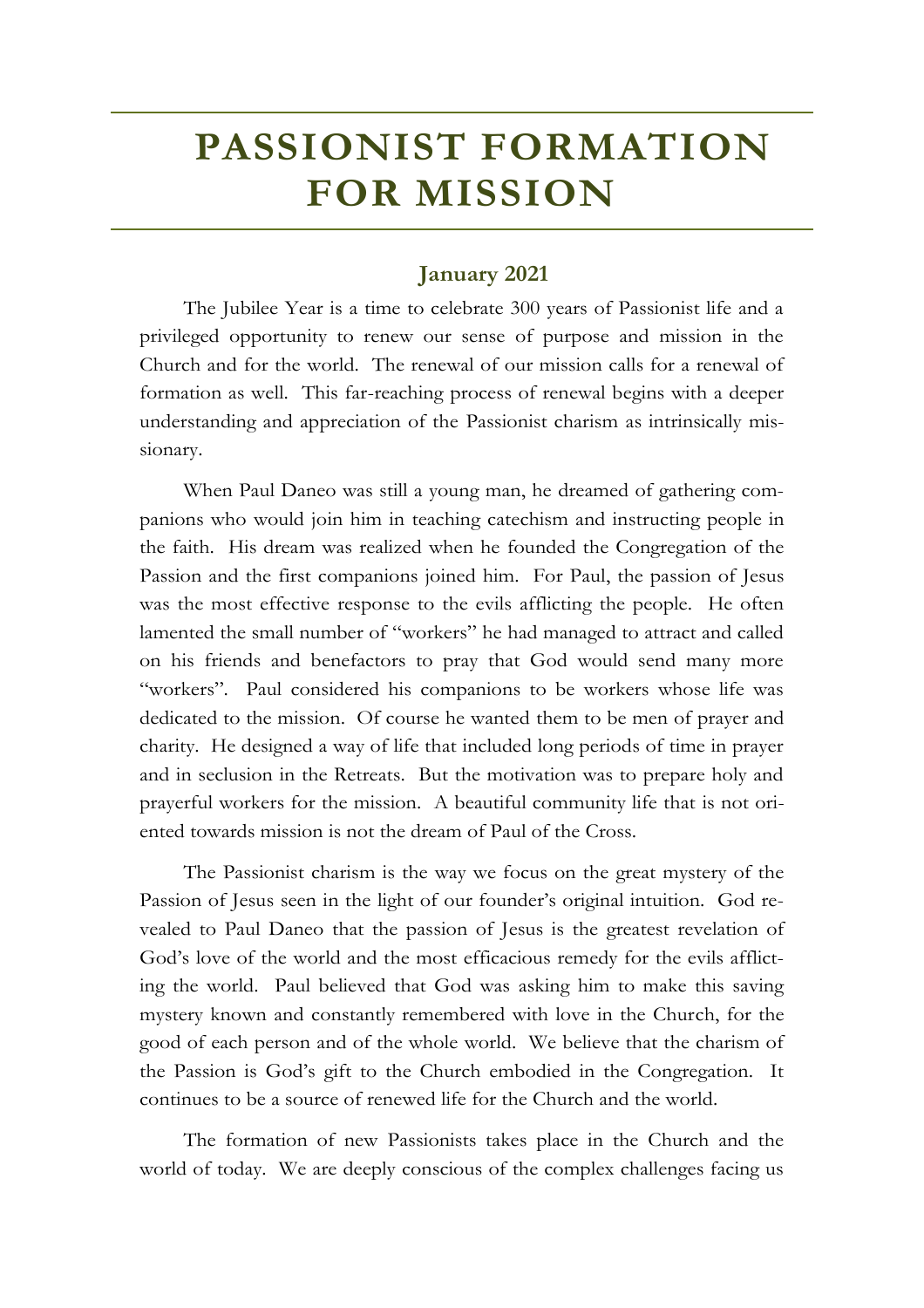and want to respond with creativity and energy and with a credible program of initial and ongoing formation. Our founder, Paul Daneo, found in the Passion of Jesus the spiritual resources he needed to found the Congregation, to nourish the lives of the members and to respond to the challenges of his time. We believe that we will find in the Passion of Jesus the spiritual resources and inspiration for our mission today.

#### **The Wider Context of Formation**

We are painfully aware of the major challenges and dangers facing humanity and the whole world. Every day we are exposed to the frightening reality of our endangered planet, the social and political turmoil in many countries, the problems of immigrants, the spread of nationalism and intolerance, and the dangers to world peace all of these entail. It is to this word that we are sent with the Gospel of the Passion.

The 21st century is the digital age of mass communication. We live in a globalised world that puts us in immediate contact with all that is happening in the world, good and bad. Catholics are no longer secluded and sheltered in Catholic societies or enclaves. They no longer seek the protection of guardian clergy and religious. For the most part, they no longer live alongside fellow Catholics or go to Catholic schools, participate in Catholic activities. Catholic children mix with and play together with friends of all religions and none. They watch the same TV programs and play the same video games as non-Catholics. They are aware of violence and sex from an early age. They witness parents quarelling and separating. They have family members who are drug addicts or have died of AIDS. They are bombarded with new information and new forms of entertainment every day. They know about the Big Bang and the possibility of an even bigger "Crunch" when everything will be annihilated. They are fascinated with outer space and alien life. The stories, doctrines, rules and prohibitions of the Church have to find a way into this overpopulated and cluttered culture and world.

Children and young people are growing up in a world that is aware of the faults and sins of many priests and religious. They can no longer be offered an unrealistic and idealised image of the angelic priest who is holier, better, cleaner, purer, and separate from ordinary secular people. Likewise, the religious life can no longer be presented in these unreal and idealised terms. All of this calls for a completely new way of presenting priesthood and religious life as optional forms of the Christian life. We try to present them as attrac-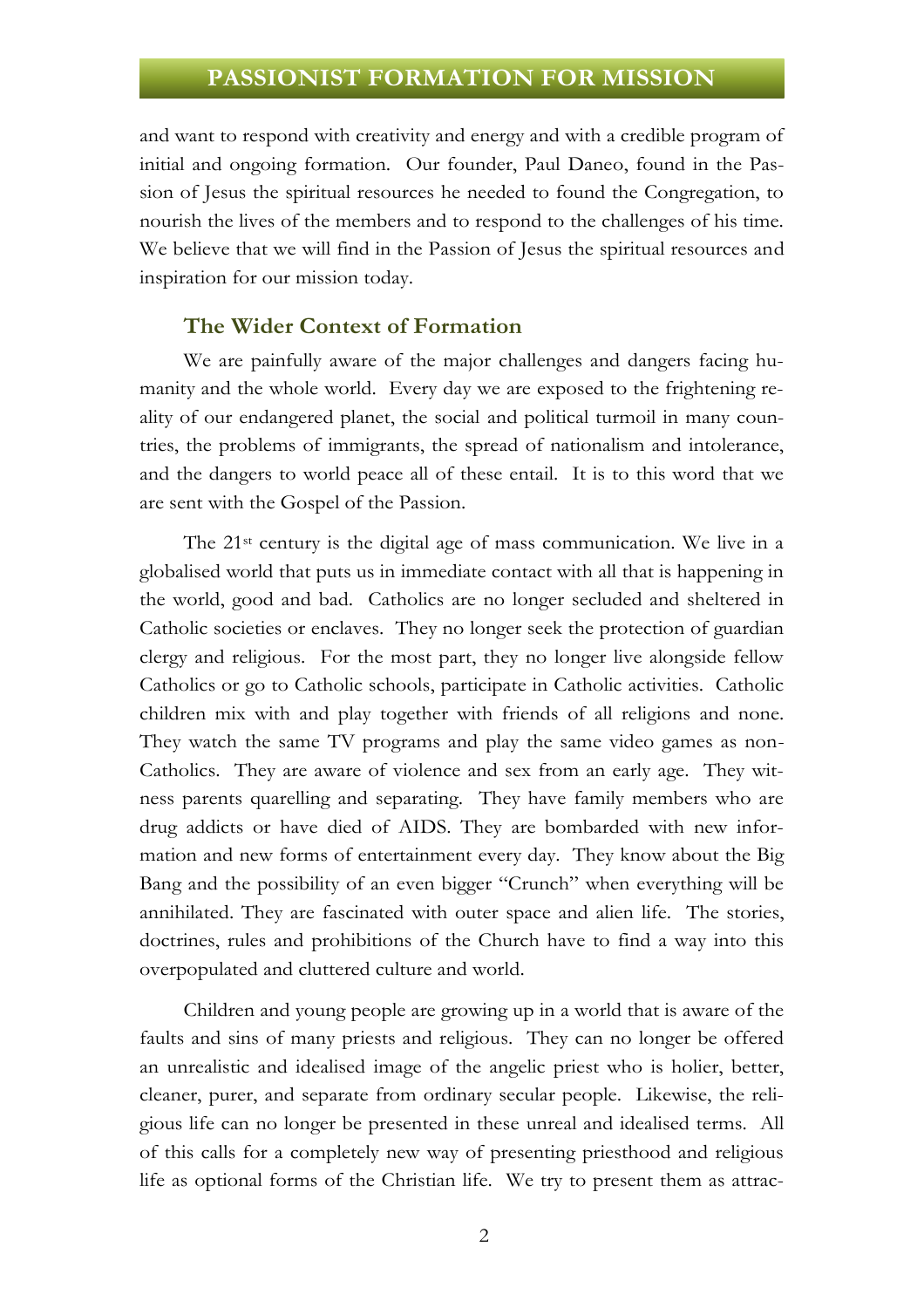tive and worthy forms of life, willed by God for the good of the God's people and the whole world. This means that we have to situate these vocations within a richer and more attractive vision of the Christian life in general. This includes a new appreciation of the baptismal call of all the faithful and the new importance given to the dignity and role of the laity in the Church today. We have to avoid both extremes of unrealistic idealisation and negative devaluing of the religious and priestly vocations. Priests and religious are human beings and fellow Christians who are called to follow Jesus as his disciples in a particular way. The joys and sorrows of their life are similar to the joys and sorrows of all Christian and of all people.

#### **Focus on the Passion of Jesus**

A renewed formation will be founded on a deep knowledge and love of Jesus crucified. This will be nourished on profound and prolonged study, meditation and prayer. In ways that were not possible for our founder, Passionists today have learned to seek and find Jesus crucified in the poor and afflicted people of the world. We know that the passion of Jesus continues in history and we want to stand with him and minister to him in his ongoing passion. Our encounter with Jesus crucified in mediation and prayer gives us a sensitivity and ability to recognise Jesus in the suffering people of today. Our love of Jesus crucified sends us out with compassion and love to the crucified people of our time. In this way, we make our particular contribution to the spread of the Gospel and the building of the Kingdom of God on earth as in heaven.

Those in formation are helped to develop this twin awareness and love of Jesus crucified on Calvary and in people today. The program of formation will be designed to bring them into close contact with the real situation of suffering people and those struggling with poverty and misfortune. This option for the crucified does not lead to a neglect of others but calls us to share with all people this Gospel vision and its implications. A true love of Jesus on the Cross impels us to love those who are carrying the cross of suffering and affliction all around us.

This new vision of Jesus crucified demands that Passionist missionaries be well trained biblically, theologically and philosophically. We need a strong and credible theological understanding of the Passion as well as effective means of communicating with people today. Passionist religious are men of God who can lead people to a deeper relationship with God in prayer. We al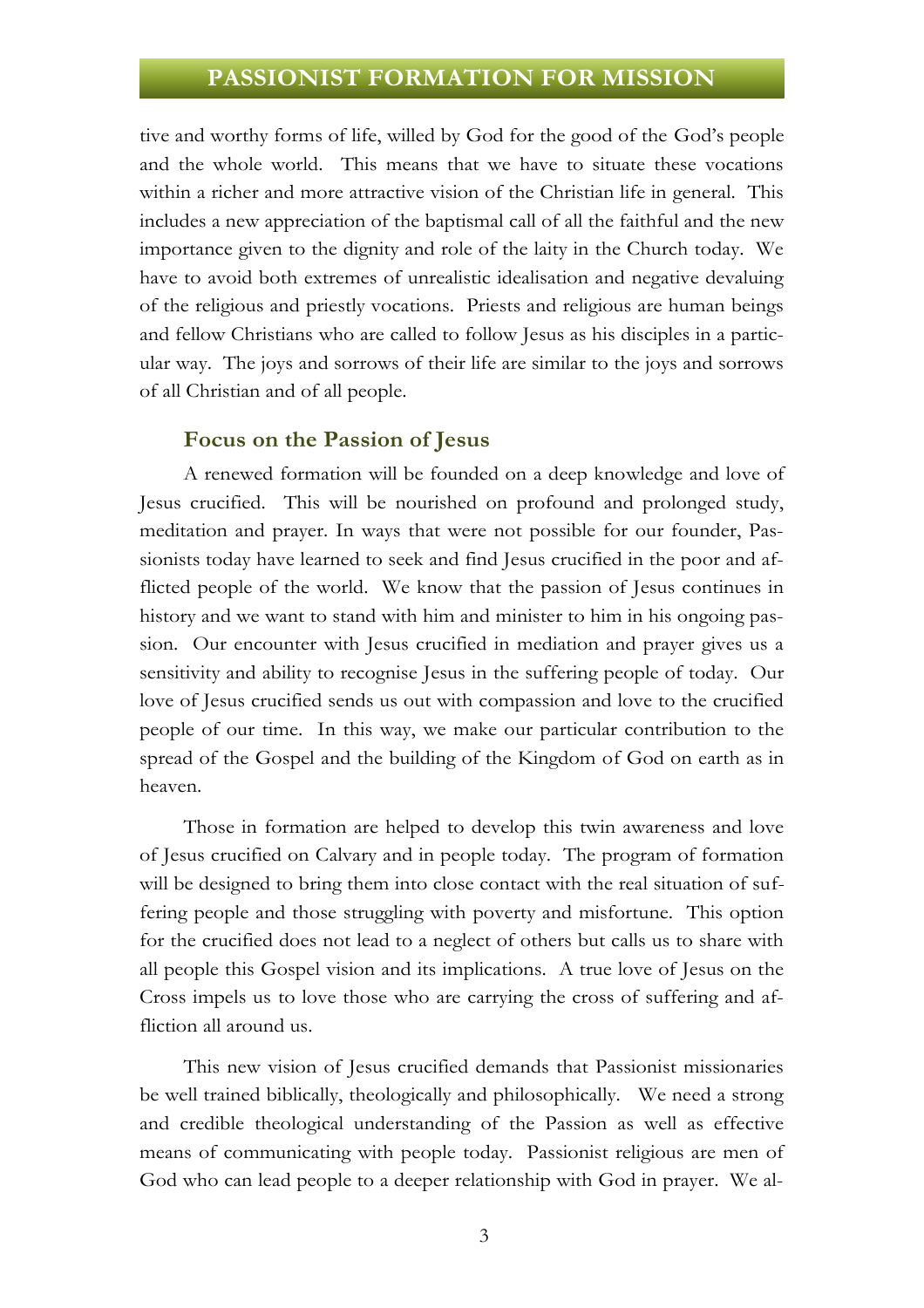so need religious who are psychologically and emotionally mature. They are to be credibile witnesses to the new life offered by Jesus to his friends.

We live in a world that is increasingly critical of all authorities and sceptical of religious leaders. The witness of our life will speak louder than words. The Passionist life is one of study, prayer and commitment to people. Formation will be characterized by serious study to the highest levels, a cultivation of the contemplative and mystical dimensions of the Christian life, and a radical commitment to be close to people especially those in most need. Formation is a lifelong process that engages head, heart and hands. From the very beginning, those in formation will be challenged to study hard, to pray constantly and to be close to the poor and suffering.

### **The Church on Mission**

The Passionist Congregation is its true self when it is fully inserted into the heart of the Church and is in tune with the Church. We have been given a part in the mission of the Church and it is in fulfilling this mission that the congregation flourishes and its members grow in faith, hope and love. Our focus is not fixed on ourselves or the wellbeing of the Congregation but rather on the salvation of the world in accordance with the mind of God. The congregation is God's gift to the Church and we believe that as we respond to God's call, the congregation will continue to be blessed.

Pope Francis is constantly reminding us that the Church is missionary by its nature. He is calling for a new missionary awareness and a new willingness on the part of all the baptised to share the joy of the Gospel with the whole world. This doesn't mean that he wants us all to go as missionaries to foreign lands to make new converts there. We are to be missionaries wherever we find ourselves. Pope Francis abhors any kind of proselytising and encourages us to live our Christian faith in a way that will attract and interest others.

Missionaries still go to foreign lands to share the gift of the Gospel. Today they are working without the active support of colonial empires. In that sense, their task is much more difficult than that of their predecessors in the 19<sup>th</sup> and 20<sup>th</sup> centuries. They are more like the early Jesuit missionaries to the East who encountered non-believers with great respect and in this way won their attention and interest. It was the witness of the messengers and the intrinsic value of the message that won over those who were at first hostile or indifferent to the Gospel of Jesus in the East.